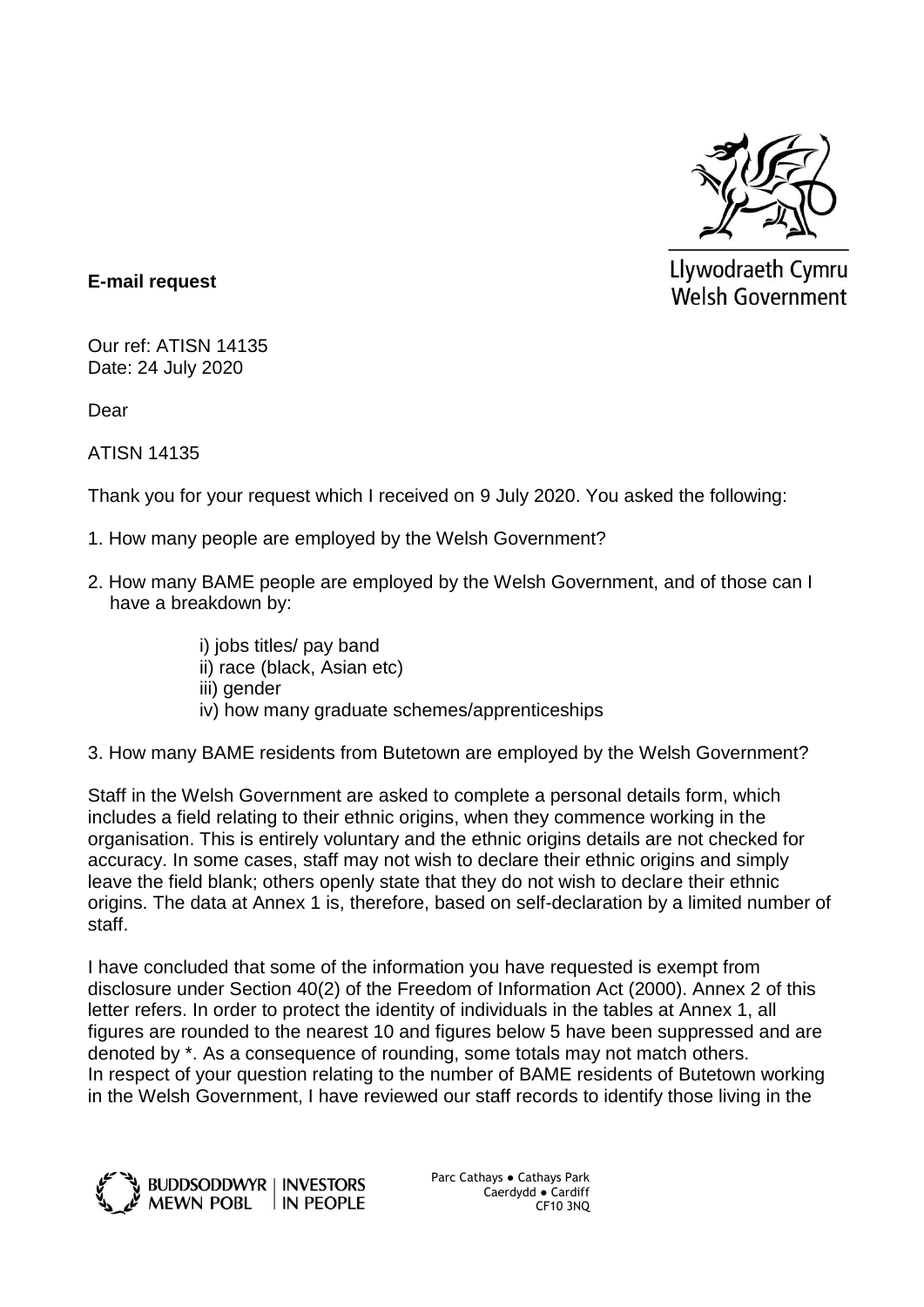CF10 5 postal area, which covers Butetown. I can confirm that less than 10 staff who have declared their ethnic origin as BAME resided in this area as at 30 June 2020.

If you are dissatisfied with the Welsh Government's handling of your request, you can ask for an internal review within 40 working days of the date of this response. Requests for an internal review should be addressed to the Welsh Government's Freedom of Information Officer at:

Information Rights Unit Welsh Government Cathays Park **Cardiff** CF10 3NQ

Or e-mail: [Freedom.ofinformation@gov.wales](mailto:Freedom.ofinformation@gov.wales)

Please remember to quote the ATISN reference number above.

You also have the right to complain to the Information Commissioner. The Information Commissioner can be contacted at:

Information Commissioner's Office Wycliffe House Water Lane Wilmslow **Cheshire** SK9 5AF

However, please note that the Commissioner will not normally investigate a complaint until it has been through our own internal review process.

Yours sincerely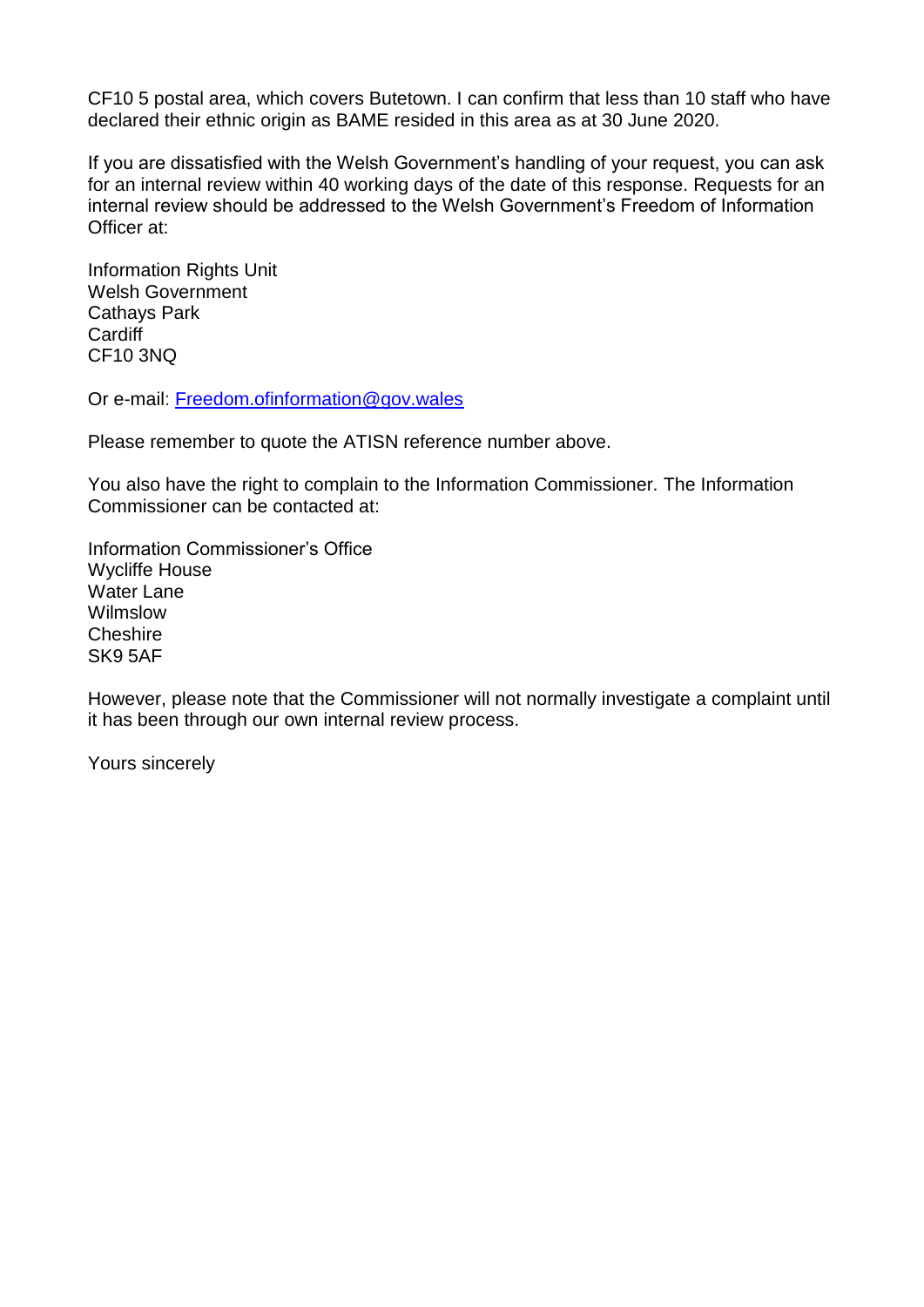# **Welsh Government Staff - 30 June 2020**

Total number of staff - 5,680 headcount

| <b>Ethnic Origin: Self-Declaration</b> |       |
|----------------------------------------|-------|
| <b>Not Declared</b>                    | 120   |
| <b>Other Ethnicity</b>                 | 150   |
| <b>Prefer Not to Say</b>               | 230   |
| White                                  | 5,180 |

| <b>Ethnic Origin: BAME</b>           |         |
|--------------------------------------|---------|
| Arab                                 | $\star$ |
| Asian - Bangladeshi                  | 10      |
| Asian - Chinese                      | 10      |
| Asian - Indian                       | 20      |
| Asian - Pakistani                    | 20      |
| <b>Black - African</b>               | 10      |
| <b>Black - Caribbean</b>             | 10      |
| Gypsy and Irish Traveller            | $\star$ |
| Mixed Asian and White                | 20      |
| Mixed Black African and White        | $\star$ |
| Mixed Black Caribbean and            | 10      |
| Other Asian Background               | $\star$ |
| <b>Other Ethnic Group</b>            | 10      |
| <b>Other Mixed Ethnic Background</b> | 30      |

| <b>Gender: BAME Ethnic Origin</b> |    |
|-----------------------------------|----|
| Female                            | 80 |
| Male                              |    |

| <b>Pay Bands: BAME Ethnic Origin</b> |         |
|--------------------------------------|---------|
| <b>Team Support</b>                  | 20      |
| <b>Executive Officer</b>             | 40      |
| <b>Higher Executive Officer</b>      | 30      |
| <b>Senior Executive Officer</b>      | 30      |
| Grade 7                              | 20      |
| Grade 6                              | $\star$ |
| <b>Senior Civil Service</b>          | $\star$ |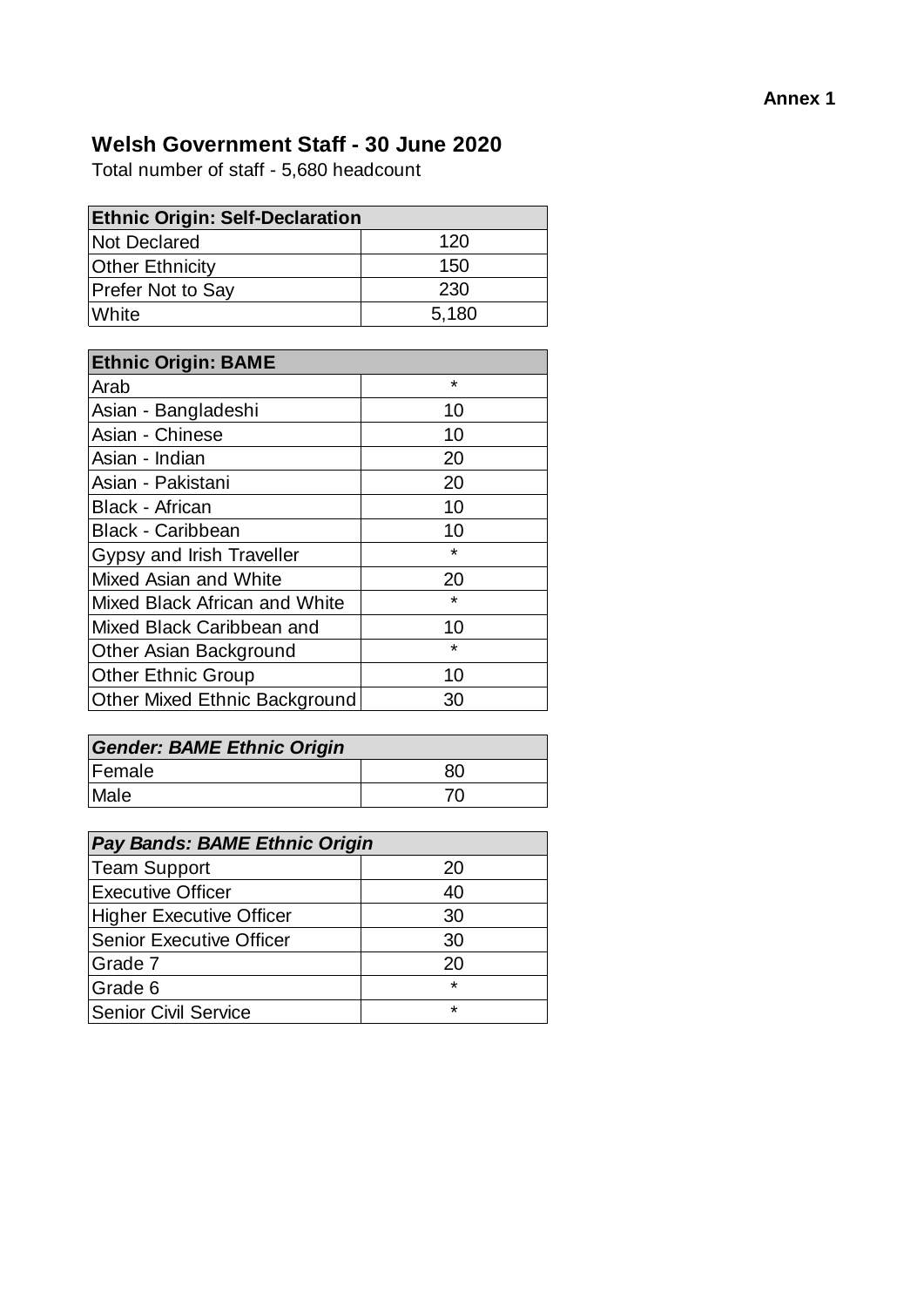## **Section 40(2) – Personal Data**

Section 40(2) of the Freedom of Information Act 2000 (FOIA), together with the conditions in section 40(3)(a)(i) or 40(3)(b), provides an absolute exemption if disclosure of the personal data would breach any of the data protection principles.

'Personal data' is defined in sections 3(2) and (3) of the Data Protection Act 1998 ('the DPA 2018') and means any information relating to an identified or identifiable living individual. An identifiable living individual is one who can be identified, directly or indirectly, in particular by reference to an identifier such as a name, an identification number, location data, an online identifier or to one or more factors specific to the physical, physiological, genetic, mental, economic, cultural or social identity of the individual. I have concluded that Section 40(2) applies to part of your request for a breakdown of BAME staff by ethnic origin, gender and pay band, for where those numbers are less than 5.

Under Section 40(2) of the FOIA, personal data is exempt from release if disclosure would breach one of the data protection principles set out in Article 5 of the GDPR. We consider the principle being most relevant in this instance as being the first. This states that personal data must be:

*"processed lawfully, fairly and in a transparent manner in relation to the data subject"*

The lawful basis that is most relevant in relation to a request for information under the FOIA is Article 6(1)(f). This states:

*"processing is necessary for the purposes of the legitimate interests pursued by the controller or by a third party except where such interests are overridden by the interests or fundamental rights and freedoms of the data subject which require protection of personal data, in particular where the data subject is a child".*

In considering the application of Article 6(1)(f) in the context of a request for information under FOIA it is necessary to consider the following three-part test:

- 1. The Legitimate interest test: Whether a legitimate interest is being pursued in the request for information;
- 2. The Necessity test: Whether disclosure of the information/confirmation or denial that it is held is necessary to meet the legitimate interest in question;
- 3. The Balancing test: Whether the above interests override the interests, fundamental rights and freedoms of the data subject.

Our consideration of these tests is set out below:

### **1. Legitimate Interest Test**

The Welsh Government recognises there is a legitimate interest in a breakdown of BAME staff by ethnic origin, gender and pay band (this is personal information to the individual). However, I do not believe there is any legitimate reason why this personal data would need to be released. The Welsh Government cannot identify any other legitimate interest in you or the public receiving the personal data captured by your request.